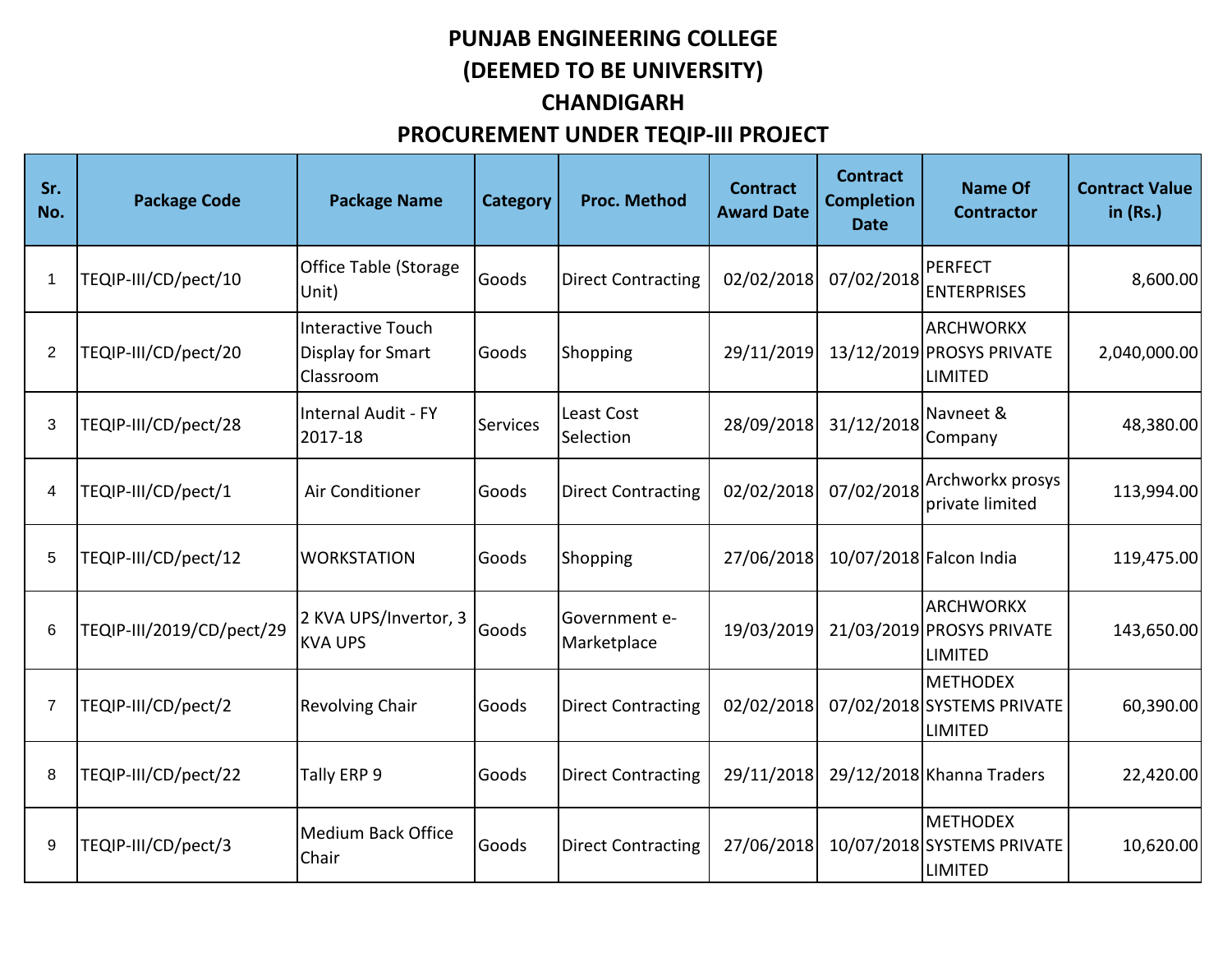| 10 | TEQIP-III/CD/pect/15      | E-books (Eduport<br>Global)                         | Goods           | <b>Direct Contracting</b>                             | 19/06/2018 | 24/06/2018            | <b>Eduport Global</b><br>Pvt.                                   | 760,560.00   |
|----|---------------------------|-----------------------------------------------------|-----------------|-------------------------------------------------------|------------|-----------------------|-----------------------------------------------------------------|--------------|
| 11 | TEQIP-III/2019/CD/pect/31 | <b>Statutory Audit for FY</b><br>2018-19            | <b>Services</b> | Quality and Cost<br><b>Based Selection</b>            | 12/02/2019 |                       | 28/06/2019 Lochan & Co                                          | 174,050.00   |
| 12 | TEQIP-III/CD/pect/4       | Table                                               | Goods           | <b>Direct Contracting</b>                             | 02/02/2018 |                       | <b>METHODEX</b><br>07/02/2018 SYSTEMS PRIVATE<br><b>LIMITED</b> | 21,992.00    |
| 13 | TEQIP-III/CD/pect/16      | E-books (Springer)                                  | Goods           | <b>Direct Contracting</b>                             | 19/06/2018 |                       | 29/06/2018 Supplier Name                                        | 1,594,457.00 |
| 14 | TEQIP-III/2019/CD/pect/32 | <b>Interactive Flat Panel</b><br>65                 | Goods           | Government e-<br>Marketplace                          | 19/07/2019 | 30/08/2019            | Onfinity<br><b>Technologies</b>                                 | 445,800.00   |
| 15 | TEQIP-III/CD/pect/5       | Uninterruptible Power<br>Supply (UPS)               | Goods           | <b>Direct Contracting</b>                             | 01/02/2018 |                       | 28/02/2018 LIFE SECURITY                                        | 23,550.00    |
| 16 | TEQIP-III/CD/pect/17      | <b>Bentham Science</b><br>(Engg. Journals)          | Goods           | <b>Direct Contracting</b>                             | 19/06/2018 | 29/06/2018 ABC        |                                                                 | 572,010.00   |
| 17 | TEQIP-III/2019/CD/pect/33 | Interactive Flat Panel<br>86                        | Goods           | Government e-<br>Marketplace                          | 19/07/2019 | 30/08/2019 CAPRI INC. |                                                                 | 497,200.00   |
| 18 | TEQIP-III/CD/pect/8       | Almirah                                             | Goods           | <b>Direct Contracting</b>                             | 01/02/2018 | 28/02/2018            | <b>PERFECT</b><br><b>ENTERPRISES</b>                            | 10,100.00    |
| 19 | TEQIP-III/CD/pect/18      | <b>Training of Students</b><br>for GATE Examination | <b>Services</b> | Consultant<br>Qualification<br><b>Based selection</b> | 23/01/2018 |                       | M/s CIZ<br>23/03/2018 Educational Vision<br>Pvt. Ltd.           | 209,800.00   |
| 20 | TEQIP-III/CD/pect/26      | Internal Audit for FY<br>2018-19                    | <b>Services</b> | Quality and Cost<br><b>Based Selection</b>            | 12/04/2019 |                       | 19/04/2019 Goyal Parul & Co                                     | 44,368.00    |
| 21 | TEQIP-III/2019/CD/pect/34 | <b>Information Kiosk 22</b>                         | Goods           | Government e-<br>Marketplace                          | 19/07/2019 | 30/08/2019 Onfinity   |                                                                 | 380,000.00   |
| 22 | TEQIP-III/CD/pect/9       | Desktop PC                                          | Goods           | <b>Direct Contracting</b>                             | 01/02/2018 | 28/02/2018            | <b>GIRRAJ</b><br><b>ENTERPRISES</b>                             | 35,000.00    |